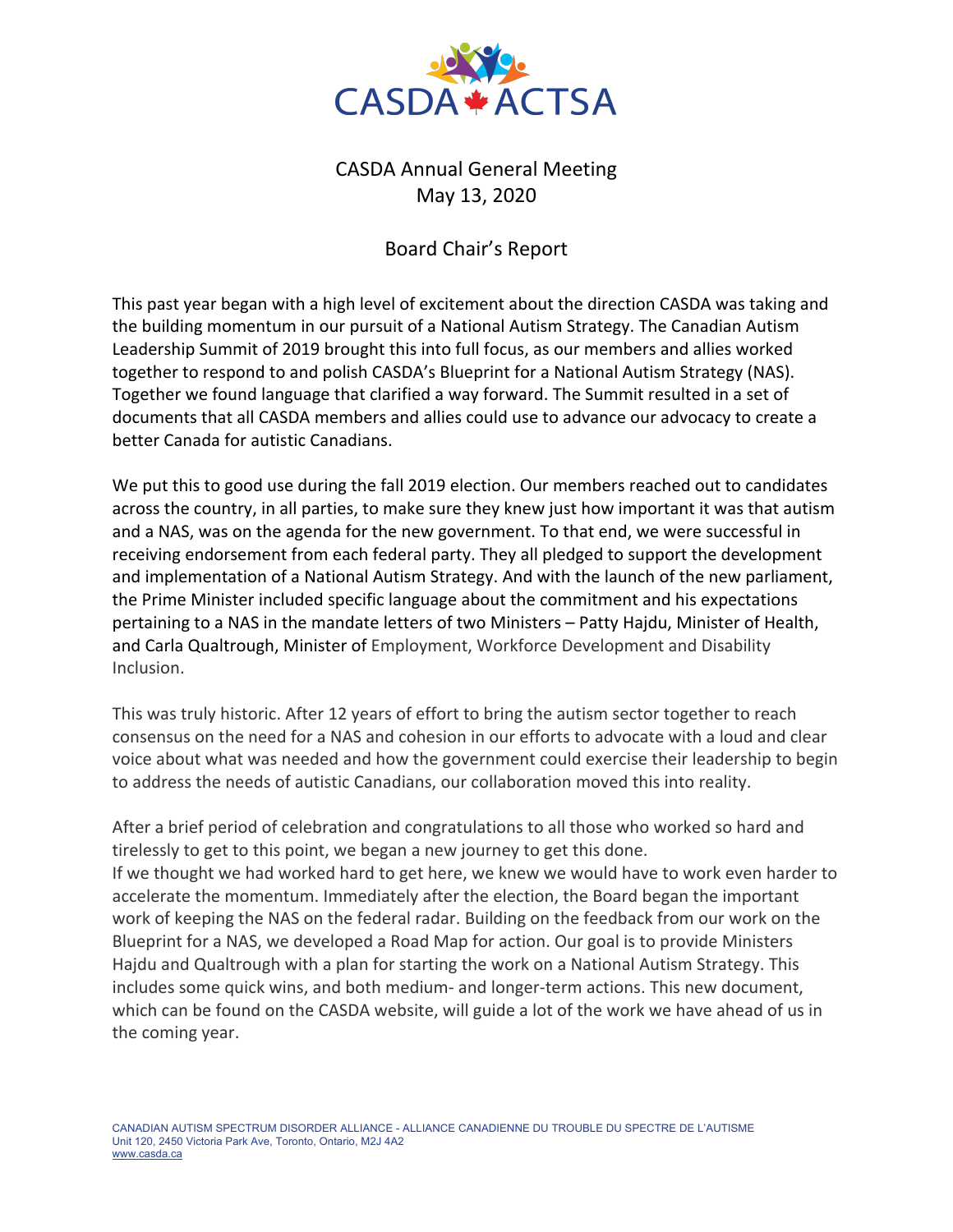

Our good fortune continued. We were fortunate to receive a grant from the federal government to support the building of CASDA governance infrastructure, strategic planning and enhanced communications capacity. Dr. Jonathan Lai joined us in the capacity of Director of Strategy and Operations. He jumped into the busy world of CASDA just in time for the election blitz. He also undertook the task of refining and operationalizing a Strategic Plan for CASDA. Under Jon's leadership CASDA has:

- o Established a partnership with Kids Brain Health Network to bring 5 research trainees to co-chair policy working groups with CASDA members to produce policy briefs on each of the areas highlighted in the Blueprint
- o Worked with the Disability Leadership Coalition and the Canadian Human Rights Commission on the monitoring of CPRD implementation in Canada
- o Been part of a CNIB lead United Nations Optional Protocol Awareness project
- o Submitted to the Disability Advisory Committee of the Disability Tax Credit reform
- $\circ$  Delivered webinar series giving the community an update on the NAS and related issues; increased the number of communications from CASDA and engagement of CASDA members;
- $\circ$  Spoken at various professional associations and research conferences on ways to bridge evidence, practice and policy

Our successful work with Ready, Willing and Able (RWA), in partnership with Canadian Association for Community Living was also recognized, resulting in additional funding for this ground-breaking approach to supporting employers successfully hire autistic employees.

Prior to becoming Chair of CASDA, I had been a part of CASDA for a number of years and was well aware of just how much effort the CASDA board members put into ensuring the success of CASDA in meeting its goals, building partnerships, strengthening the public understanding of autism and the need for a National Autism Strategy. But I must say, I was not expecting the high-speed ride that this year has provided. Our board members pulled out all the stops to make sure that this most recent election included a broad identification of autism as a national priority. Getting the NAS into the government work plan and a public commitment to working towards implementation was both exhausting and exhilarating. I wish to thank all members of the board for their tenacity and vision. This has truly been a team effort.

I wish to recognize and thank board members who will be leaving this year.

Leslie Peters from Yukon for her hard work and commitment to CASDA, her sensitivity to provincial and territorial representation and her much needed perspective on northern issues. Although Leslie has completed her terms of service to the Board, we expect and hope that she will continue to be an active part of CASDA and wish her well as she takes on other responsibilities.